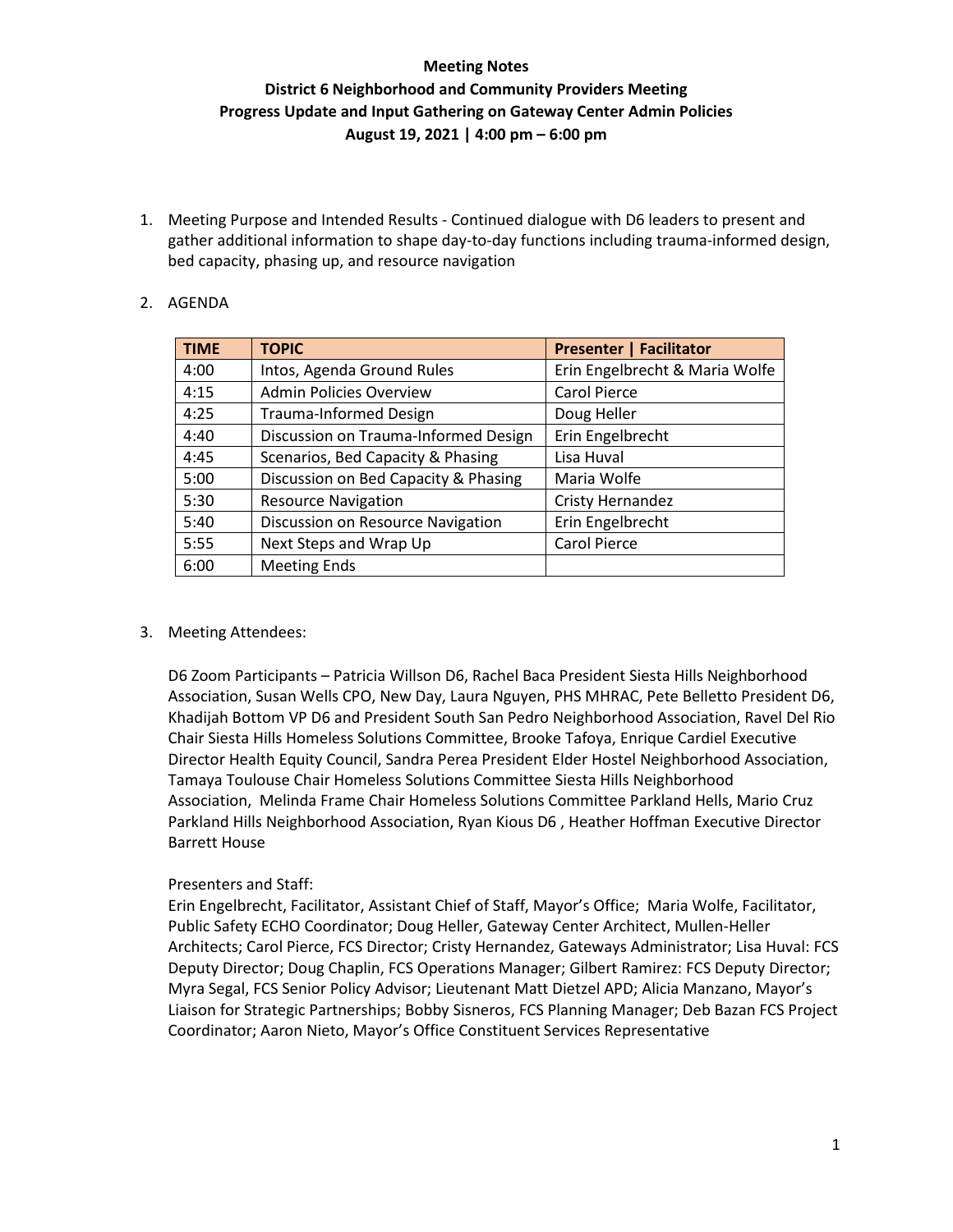4. A slide presentation was provided by the City of Albuquerque. The presentation provided an overview of the draft Administrative Policies segments including (1) Trauma-Informed Design (2) Bed Capacity for Families & Individual Adults and (3) Resource Navigation. The slide presentation is attached.

The following notes capture both the verbal and chat discussion during this meeting. In some cases, similar questions are consolidated.

- 5. Trauma-Informed Design
- 5.1 Question and Answer segment of Trauma –Informed Design
- Q: If space is not a limiting factor, why does the design include cubbies and not individual rooms? A: There is a national debate about individual rooms versus cubbies. Individual rooms are primarily for families, which allow them to have personal space with their children. Typically though, this is not the case for adult individuals. The pony walls that offer semi private space but not fully segregated space are to allow for privacy while keeping people safe and giving staff the visibility to maintain a safe environment so staff can be kept aware if someone may need help.
- Q: Where are the bathrooms (located)? A: Bathrooms are with in proximity sleeping areas – common facility for those in the sleeping area.
- Q: Will family units have personal bathroom? A: Yes, or at most shared with another family
- Q: Will there be common areas?

A: Yes, each population will have their own common areas.

Q: What is the anticipated size of the Gateway Center?

A: The Gibson Health Hub facility has 572,000 square feet of indoor space. The Gateway Center will be roughly 10-15% of the whole Health Hub facility - which is about 60,000 square feet.

Q: Where will pets be sheltered?

A: To be determined, though shelter guests' dogs and cats will be allowed.

Q: I was specifically looking for where I can find in writing that this is a best practice to not choose to give people their own true space. / Will communal set up provide privacy for people who stay for 90 days?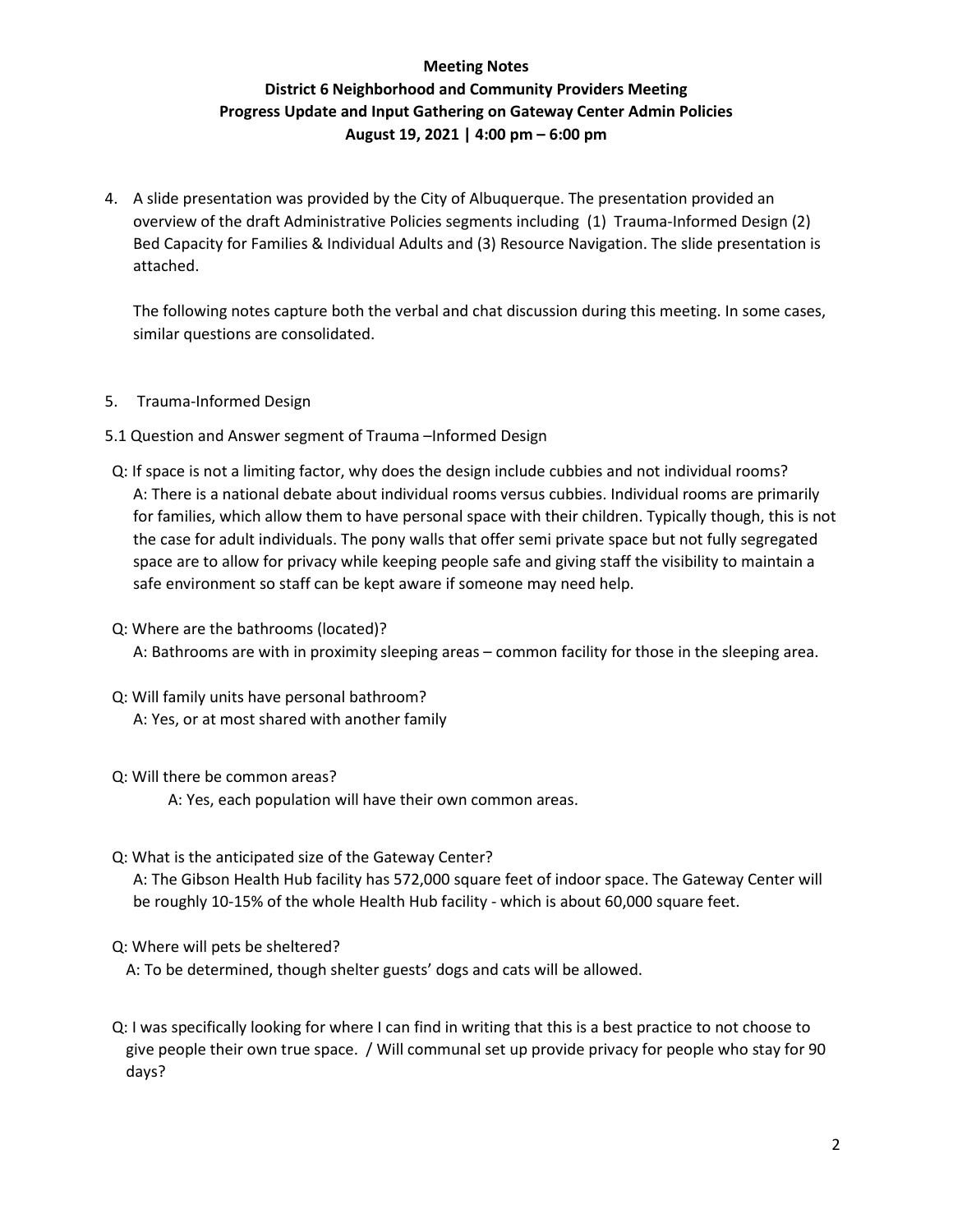A: We have been considering the best practices that we have gathered from the various shelters we have visited over the past two years. All of these facilities, namely Haven for Hope and The Bridge, have communal sleeping areas with some sort of separation, i.e. pony walls for individual adult men and women. This is to provide a comfortable yet non-permanent atmosphere for the guests. Almost all shelters, including The Gateway, will have programs to transition guests to more permanent housing. On the other hand, families and most likely couples, will have their own rooms.

- Q: How many individuals expected are expected per family?
	- A: (Post-Meeting follow-up) We anticipate 3 -4 members on average for a family. There will be families that are larger to, and they will be accommodated.
- Q: How will rooms accommodate folks across gender spectrum as well as survivors of abuse? A: It is expected that there will be no gender mix among adult sleeping areas. This is a principle within trauma informed care as well as the design. The planning is still in the early design stages. We will determine where gender-non-specific will be staying. With that it is important to know that women and men will be separate. For example if someone is a victim of abuse, they will not want to be with a different population.

We are in the process of discussing how to separate populations, and this will happen though at this time we will not able to specify where in the facility yet. Some have advised mixing genders of adult populations. We believe this is not respectful of past trauma. So we will not mix. The meal area will also have specific time for men, women and families.

- Q: What guidance followed when putting 26 people in same space? / Will people hesitant to enter congregate shelter be put off?/ How does a congregate room fulfill a trauma-informed design? A: Visited several spaces in other states. The layout will not include a dorm atmosphere of70 to 80 people as at WEHC. The Bridge (an image from the slide presentation) has 50 in a sleeping area but shelter 1000 people. Want size to be reasonable for people overseeing rooms Phoenix, Tucson and San Antonio have many more in the rooms. Gateway has space to work with. The plan in development has to include bathrooms, security, resource navigators, etc. Not only the architecture, also will talk with administrators about reasonable size to keep eyes on.
- Q: What would be the largest family size?

A: This is a design question that is hard to answer; although we are aware of the need to be prepared to allow large families. For instance adjoining rooms?

Q: Will a family need to include minor children? What if someone is a caregiver for adult children or elders?

A: The Gateway family shelter will focus on people with children under age 18. Adults who are caring for elders, could perhaps be placed in the flexible space that accommodates couples or non-binary guests.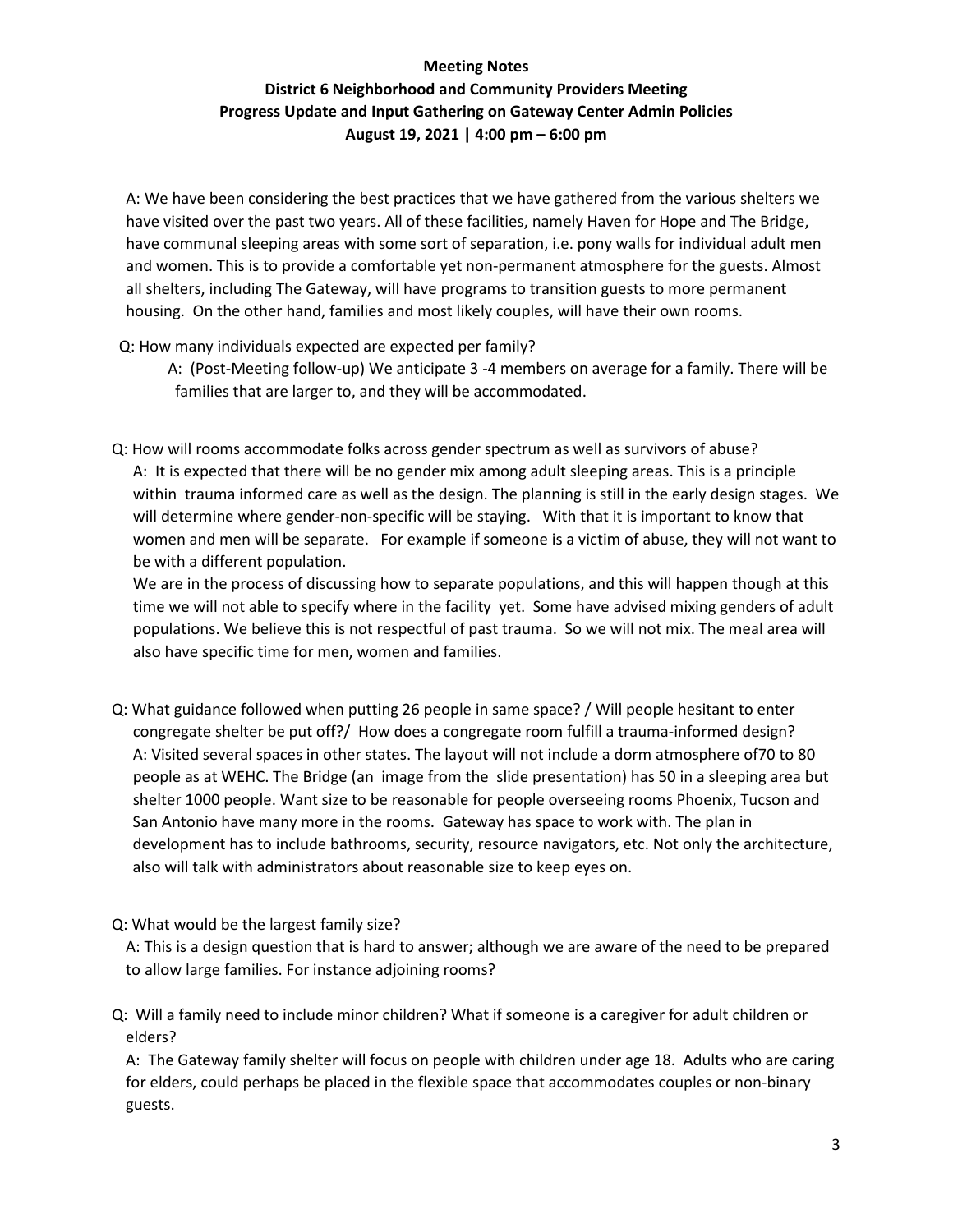Q: Will the family unit be on a floor to themselves?

A: Family shelter will be separated from shelters accommodating adult individuals, likely on a separate floor. This is still being designed.

- Q: When considering at-risk folks in the shelter system, how will these folks be made to feel safe when utilizing areas such as outdoor areas, play areas, etc?
	- A: Outdoor spaces for Gateway guests are still being designed. The trauma-informed principles that guide the design inform how populations will be provided with a feeling of safety. Play areas and outdoor spaces for children will definitely be separated from outdoor spaces for adults.
- 6. Bed Capacity and Phasing
- 6.1 Question and Answer segment of Bed Capacity and Phasing
- Q: Scenario 2 looks good to me taking into consideration the design issues. Also I didn't see a phase-in scenario and numbers per phase?

A: Is this a question on how you would like to see how phases would work? We do not want to get locked in, because want to learn from phase 1 and build from that.

Q: From COA to attendees - What are your thoughts for scenario 3? Meets principles discussed earlier and uses best practices.

A: Response: Scenario 2 seems reasonable and put thought into. Scenario 3 would be contingent on how Scenario 2 worked out.

Q: How much success in certain timeframe to get people housed.

A: From COA to attendees - Talking about families and single adults, families are hidden, not on the street like we see adults. Want to make an impact for those we see on street. That's why we will serve both (multiple populations including adults and families) so we can make a positive impact.

Regarding the number we can serve over the course of the year with an assumption of a 90-day stay for most folks, anticipate serving 400 individual adults and ~400 family members.

Q: Appreciate your sharing these numbers. I wonder about unhoused with Behavioral Health, Substance Use Disorders (SUC) rehab, and some unhoused. Are we accounting for different segments and their needs? Are we keeping people safe and separate? Will they be assessing people already in building for services? Will they not count in the Gateway beds if they are in another program? A: We have had great conversations with current tenants (Haven, Turquoise Lodge) and people who enter the Gateway who desire rehab could have a great place to stay and work with them waiting for a bed to open up and also for discharge planning after treatment and recovery. We have thought about dedicating number of beds or area for adult men and women to support their journey to recovery. These conversations have started and there is interest. Also conversations with current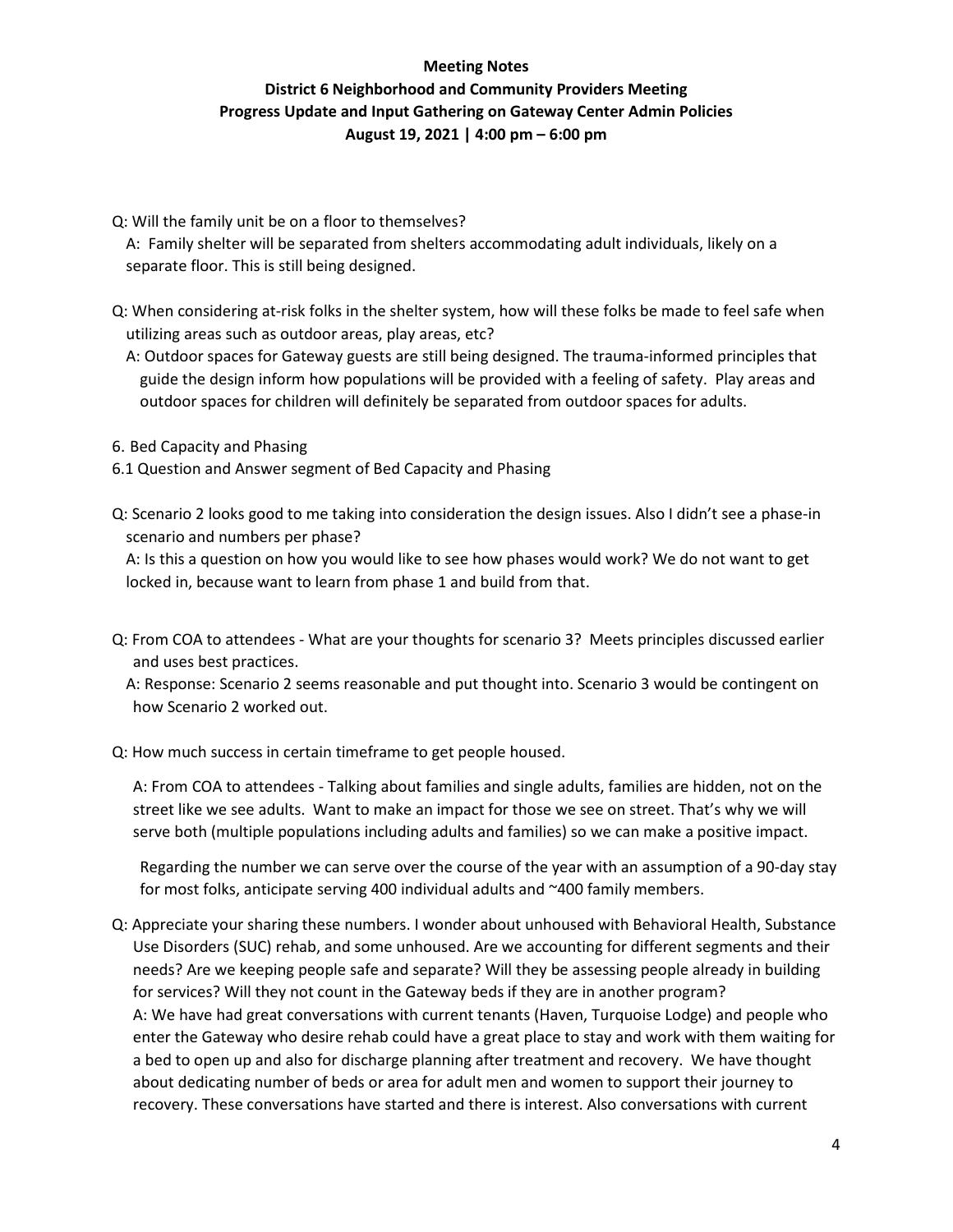tenant AMG for working with new customer that include homeless with Albuquerque Healthcare for the Homeless (AHCH).

Q: You have said that Albuquerque Opportunity Center (AOC) and Good Shepherd were a good number, and we now see potentially 175 people plus those staying at Haven and Turquoise Lodge. I would like more clarification on that.

A: Glad for input and comments/concerns. Partners already starting to think about how to work together. A warm handoff is important and can be supported.

- Q: What is the timing for first phase and the amount of time for evaluation prior to next phase? A: We imagine there will be separate RFPs for different populations. We see evaluation happening on an ongoing basis, and this may take a couple months. So 2022 as potential starting point. Our ability to have a shelter is also based on the Conditional Use application and permit approval. It is important to hear from you about sizing and services. We can dig into design and construction. Once this is up and running, program evaluation timing for scaling? Fall or winter of 2022 for sheltering aspect.
- Q: Once you have the design to accommodate numbers, how long between Phase 1 before Phase 2? How long will you take to evaluate and collect data? A: In working with providers, in Phase 1 we plan to start with a smaller number, not a fully phased in capacity of 100 adults. We will make sure that the flow is working.
- Q: Where is greatest need? It seems like more beds will be available for adults. A: True – though half those beds are at the WEHC, which is an old jail 20 miles from downtown, and has a large congregate setting. The balance needs to be to bring more beds for families and for single adults. WEHC doesn't feel like palatable option for all people who end up sleeping on streets. Some phasing will depend on adverse impact metrics on neighborhood to monitor adverse impact metrics. Can mitigate before scaling up?
- Q: Will Westside Emergency Housing Center (WEHC) remain open until Gateway is fully phased in? A: We will continue operating WEHC because of the need for shelter beds. There is not enough beds for everyone or we would not be in our current situation.
- 7. Resource Navigation
- 7.1 Question and Answer segment Resource Navigation
- Q: Is the role of the Engagement Center described in the Ops plan to help folks get to their services and navigate resources?

A: Yes, the vision is to help people connect to services in the community or in the Gibson Health Hub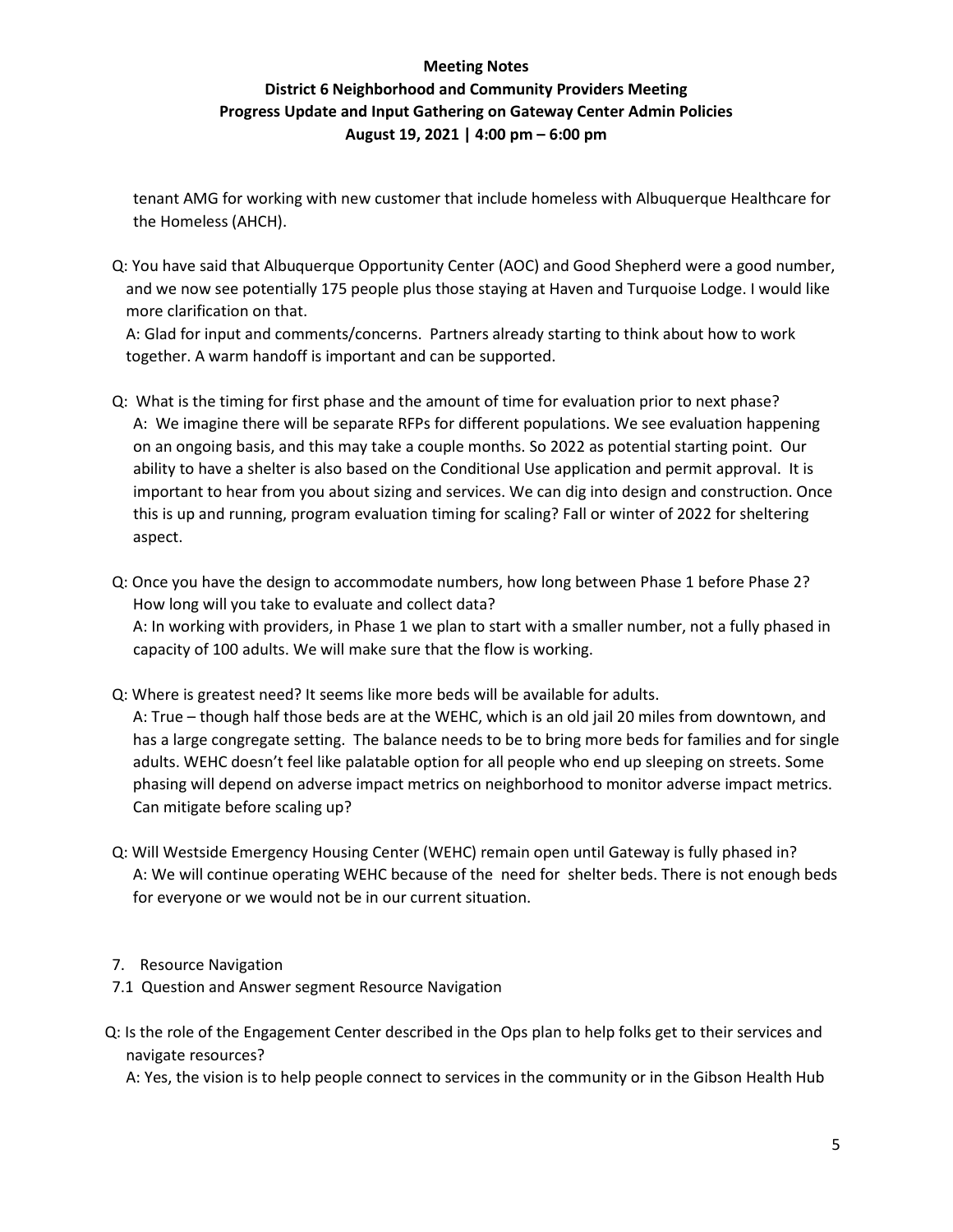#### **Meeting Notes**

# **District 6 Neighborhood and Community Providers Meeting Progress Update and Input Gathering on Gateway Center Admin Policies August 19, 2021 | 4:00 pm – 6:00 pm**

as appropriate, and honor existing relationships people have already established with community providers.

Q: Is there enough housing for the anticipated flow through shelter – can we reach the number with housing?

A: Yes. The City is committed to funding the additional permanent supportive housing and rapid rehousing needed to ensure Gateway Center guests are able to exit to permanent housing. The City has grown and continues to grow its supply of supportive housing vouchers and affordable housing units

Q: If Gateway starts small, I am concerned about the self-admit vs. a referral. If someone walks up, what is the adverse impact on neighborhood? Can we hold on - until see success before expanding and then it overwhelms the project? Will people walking up negatively impact the Gateway as well as the neighborhood?

A: The Gateway will primarily rely on referrals from community partners. Guests will be offered transport to the Gateway (e.g., with shuttles). Partners will conduct initial screening to ensure that the Gateway is the right place for the person they know and work with. It's a reality that people will walk up to the facility. The Gateway resource navigation team will support people who walk up by assessing their needs and make referrals to services available in the community.

Q: Do you have transitional housing? Does the City have areas you are looking at? I keep hearing fair share, but do we have places outside the International District to spread new housing opportunities outside this area. Families may want to be outside central area of the city.

A: Where housing goes is not on today's agenda, nor is there enough time to cover this topic – a thought for the parking lot and future discussions.

Q: How many staff needed for Phase 2 to be feasible?

A: Estimates for the staff to client ratio are being developed for the Administrative Policies.

Q: Will this be by referral? Is it Low barrier? Is it Walk up? This is confusing.

A: The Gateway Center will be low barrier. The Tucson facility, as an example, has a very high barrier. Guests are required to leave by 8am through 4 pm, and if they cannot pass breathalyzer they could not come back in.

Low barrier is threshold or barrier for access. This designation is important to us. The referral process is a bit separate. How will they access through referral? We want community partners to be the referral source. We also want to acknowledge their reality and that folks will walk up to this large facility. We are working on the right balance. We cannot exclude them when they come to the facility for help.